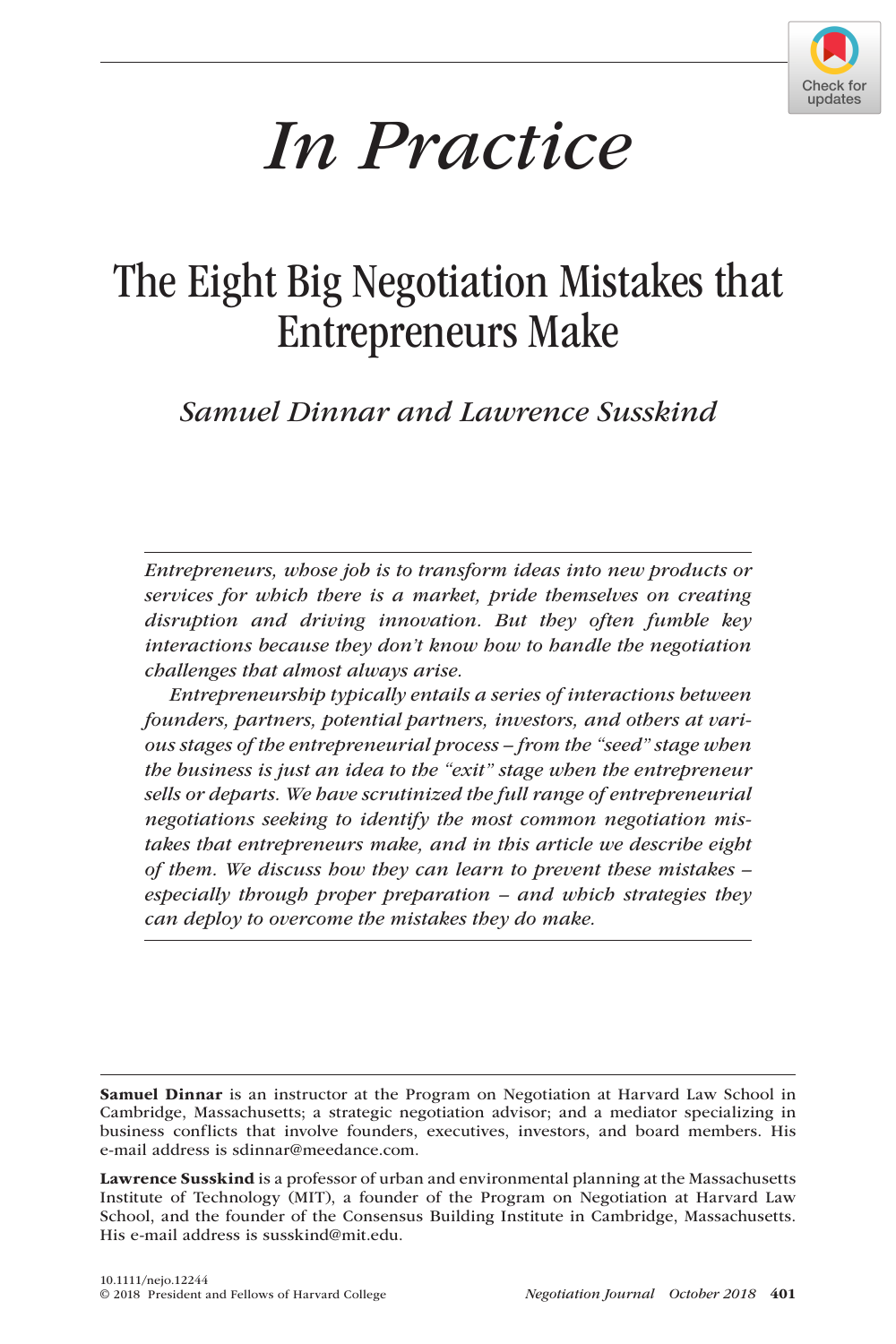Key words: negotiation, entrepreneurs, company founders, negotiation mistakes, mutual gains

# **Introduction**

The great majority of start-up businesses fail, and most of the entrepreneurs who succeed have, at some point, made mistakes and "bounced back" from them. Many entrepreneurs fumble key interactions because they don't know how to handle the negotiation challenges that almost always arise. Some mistakenly believe that deals are entirely about money, when, in fact, they involve much more than that.

Entrepreneurship typically entails a series of interactions between founders, partners, potential partners, investors, and others at various stages of the entrepreneurial process – from the "seed" stage when the business is just an idea to the "exit" stage when the entrepreneur sells or departs. We have scrutinized the full range of entrepreneurial negotiations seeking to identify the most common mistakes that entrepreneurs make, how they can learn to prevent these mistakes – especially through proper preparation – and which strategies they can deploy to overcome mistakes they do make.

The job of entrepreneurs is to transform ideas into new products or services for which there is a market. Along the way, they must convince others to share their vision, and, even in the face of skepticism, assemble supporters to move their ideas forward. In addition, they must interact with numerous potential partners, adjusting their vision in response to new information and partners' input, and produce a business plan. They must "pitch" their plans to potential investors and customers (i.e., persuade them of their plans' value and potential) – sometimes offering shared control or ownership in exchange for the money or support they need. With or without external funding, they must find ways of pursuing their (changing) vision while satisfying their founding team and a growing circle of stakeholders.

Entrepreneurs pride themselves on creating disruption and driving innovation. At each stage of every entrepreneurial effort, and sometimes even within a single stage, circumstances can shift quickly – and unexpectedly. Planning is critical to any entrepreneurial effort, but so is the ability to improvise or adapt. What we have found in our research is that entrepreneurs who pay close attention to what's happening around them, while simultaneously keeping a clear map or plan in mind, achieve the best results.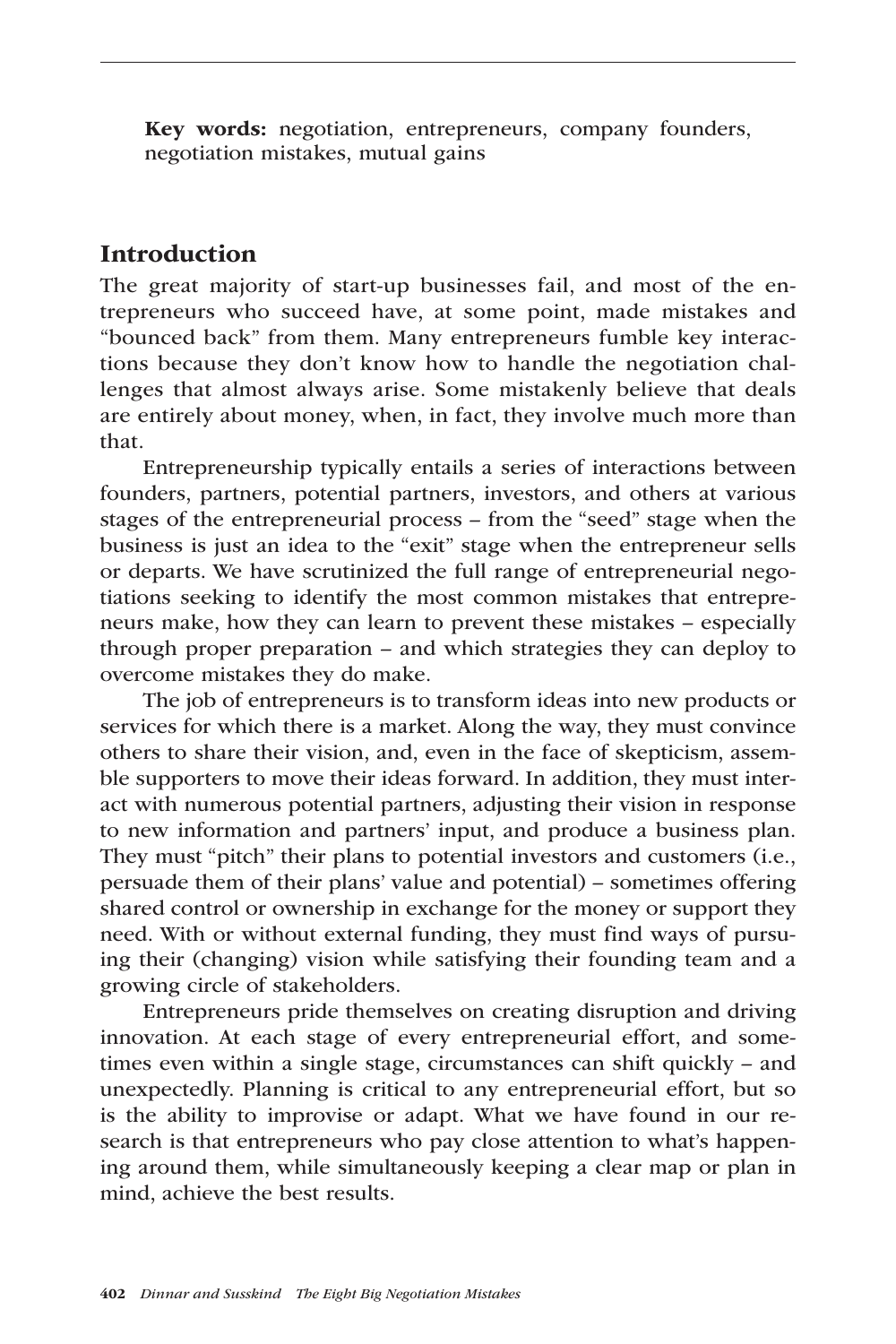Our research suggests that the single biggest threat to entrepreneurial success is an inability to effectively manage the negotiations that arise at key interactions in the evolution of a start-up. We've interviewed a series of entrepreneurs who have overcome serious setbacks.<sup>1</sup> We have also combed through the published literature looking for evidence that helps explain their long-term success.

In his book *Innovation and Entrepreneurship* (1985), Peter Drucker analyzed the challenges and opportunities that start-up innovators face. In *The Lean Startup: How Today's Entrepreneurs Use Continuous Innovation to Create Radically Successful Businesses* (2011), Eric Ries summarized the lessons of lean manufacturing and reported that it is possible to use rapid scientific experimentation to shorten product development cycles. In *Disciplined Entrepreneurship: 24 Steps to a Successful Startup* (2013), Bill Aulet mapped a road to entrepreneurial success via the development of an innovative product. These and other authors have suggested that the key obstacles to entrepreneurial success arise from barriers to innovation. Based on our findings, however, we have developed the view that the failure to effectively manage negotiation challenges is equally important.

Entrepreneurial negotiations are unique in several ways. Emotions, relationships, complexity, and uncertainty are central. Emotion and ego can come into play when investors want – and need – control over various aspects of a new enterprise, while inventors are loath to give up control. Successful entrepreneurs must overcome the blindness that emotional reactions can create. They must find ways to ensure that their ego doesn't get the better of them. When someone invests in a venture, the main asset that he or she is buying is a "share" of the people involved (their ideas, their expertise, their work). When the parties shake hands, they commit to a relationship, often for an extended period. A proud inventor may find it difficult to give up sufficient control to make a partnership worthwhile to an investor, while investors may fail to appreciate – and express sufficient appreciation for – what an entrepreneur has already accomplished.

Many new ventures revolve around innovation. Consequently, because of the product's or service's newness or technical sophistication, people may find it difficult to understand what the entrepreneur is proposing. Effective entrepreneurs must learn to make something new and intricate understandable to someone who doesn't have the same technical expertise that they do. Thus, complexity can impede progress on working out a deal.

In founding and managing a start-up, entrepreneurs must also cope with uncertainty. Many things can suddenly undermine a deal, including changes in market conditions, the rise of strong competitors, changes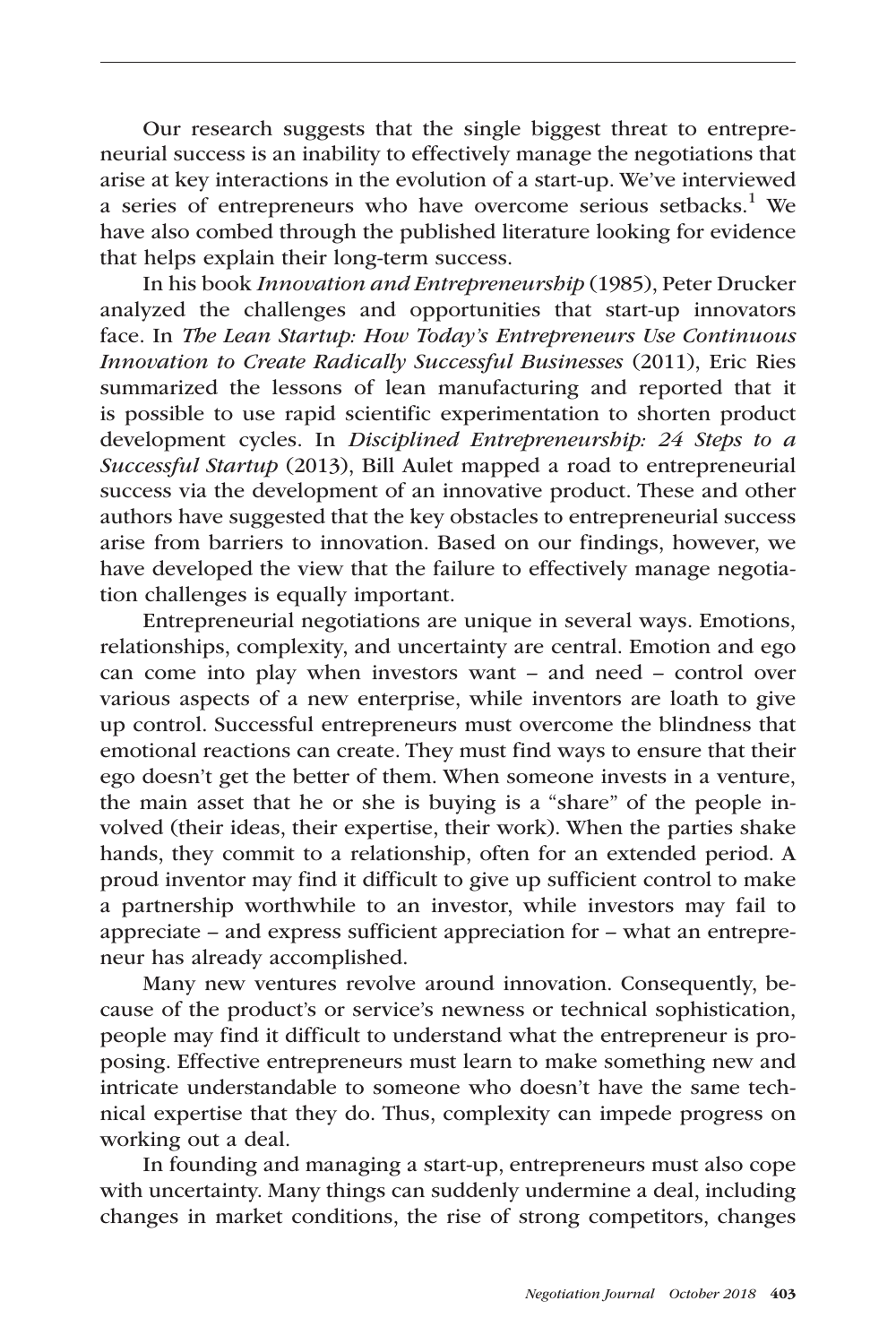in regulations, and competition from more lucrative investment options. It is difficult to attend to all such contingencies when negotiating the terms of a deal, especially if the entrepreneur and her counterpart have different tolerances for risk. In entrepreneurial negotiation, emotion, technical complexity, and uncertainty are all heightened and create unique negotiation challenges for entrepreneurs.

# Entrepreneurs' Negotiation Mistakes

In our book, *Entrepreneurial Negotiation: Understanding and Managing the Relationships That Determine Your Entrepreneurial Success* (Dinnar and Susskind 2018), we identify the eight most common negotiation mistakes that entrepreneurs make in addressing the heightened emotion, uncertainty, complexity and relationship- building intensity of entrepreneurial negotiation. Some of these mistakes have been described by other researchers in different negotiating contexts. Our interviews with entrepreneurs have helped us understand how and why these errors occur in this particular environment.

## *Entrepreneurs Are Self-Centered*

Because entrepreneurs are so focused on their own interests (and, perhaps, they should be), they often fail to take account of the needs and priorities of others, including their partners. They fail to investigate their counterpart's underlying interests, overreacting to initial demands, which may have been offered for tactical reasons or as a way of disguising real interests. They attribute unrealistic or bad intentions to the other side.

As Francesca Gino described in her book *Sidetracked* (2013), many factors – even some that are simple or irrelevant – can have profound consequences on decisions and behavior because egocentric biases tend to contribute to what people think is important or fair. Because they are too focused on their own desires and fears, entrepreneurs can be blind to cues that could lead to good outcomes for both sides. Many entrepreneurs are assertive negotiators, and that's fine. They are knowledgeable and persuasive in making their own case, but they are often not good listeners. And many fail to understand the pressures facing their negotiating partners.

# *Entrepreneurs Are Overly Optimistic and Overconfident*

Entrepreneurship involves dealing with risk and uncertainty, and obviously the technical, engineering, and scientific aspects of innovation create significant uncertainty, as do the business risks associated with disruption – modifying markets and trying to reshape customer behavior. The regulatory landscape and economic ups and downs create additional uncertainty. Nevertheless, many entrepreneurs remain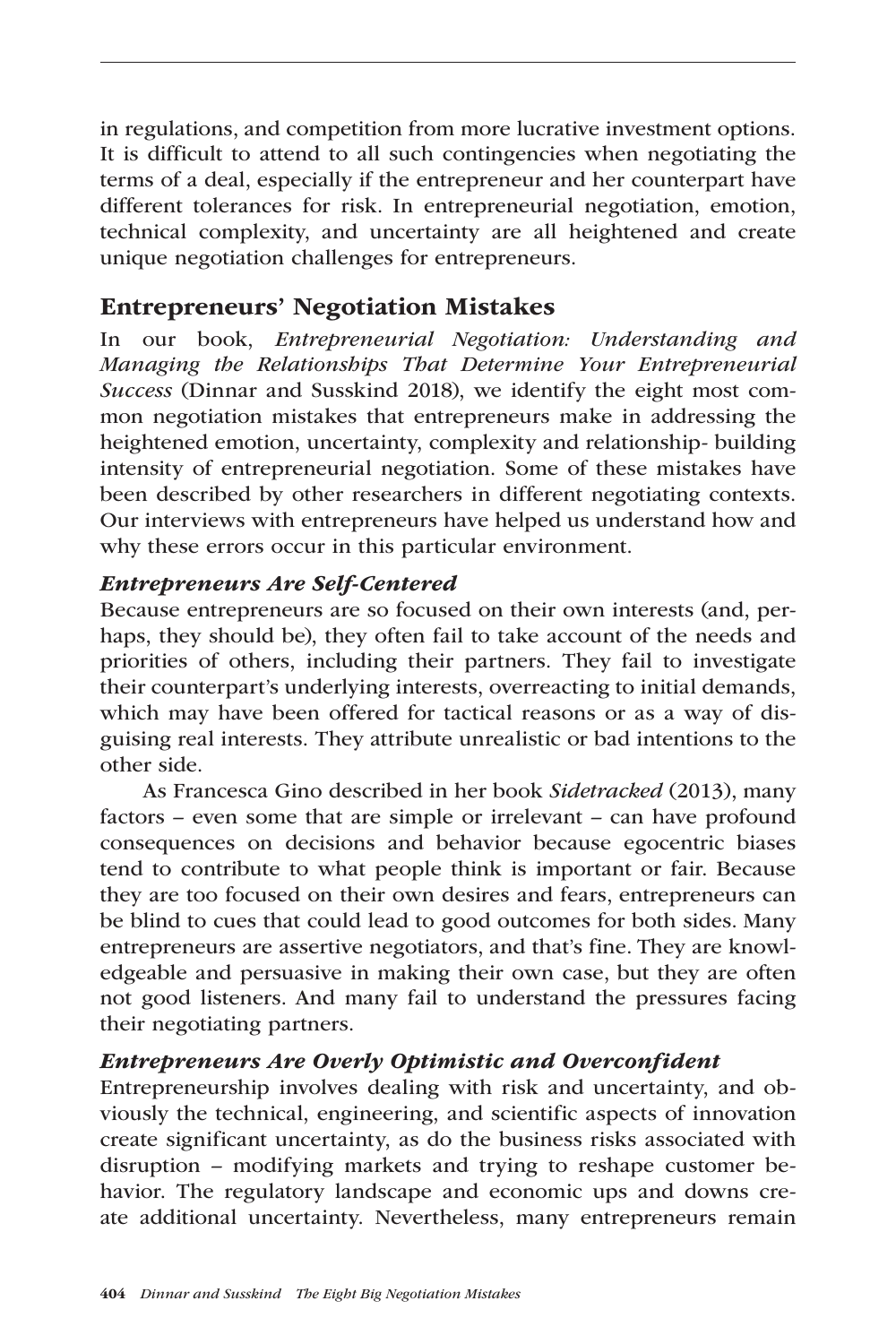supremely confident in their predictions. To make matters worse, having overcome long odds in the past, entrepreneurs may feel they were right to take risks all along, and are emboldened to do so again. They believe strongly they will be successful – despite well-known statistics regarding failure rates – and fail to incorporate appropriate contingencies into the agreements they sign. In addition, as Lawrence Susskind has pointed out in his book *Good For You, Great For Me* (2014), entrepreneurs and others with high tolerance for risk fail to take account of the possibilities that agreements will break down or people will act unreliably. Consequently, they sometimes sign agreements that do not include adequate dispute resolution provisions.

#### *Entrepreneurs Need to Win – Now*

Whether they negotiate with a win–lose mindset or not, the primary objective of many entrepreneurs is to win. In negotiation, winning is conventionally defined as reaching an agreement that is better than every no-agreement alternative. But, with self-driven entrepreneurs, we have found that many are even more concerned about besting their counterpart, rather than just winning – even if that leaves them with a poor outcome.

In addition, they often treat negotiations as one-off interactions, disregarding the possibility that future deals with the same parties might be more valuable to them than the present deal. Experiments conducted by, Jared Curhan, Hillary Anger Elfenbein, and Noah Eisenkraft (2010) suggested that the positive feelings produced in one negotiation can result in better outcomes in a subsequent negotiation with the same person. Entrepreneurs often fail to consider the lasting impact their immediate actions may have on trust, reputation, future negotiations, and long-term relationships. In addition, they can fail to pay sufficient attention to the coalitional or back-table dynamics that explain why their offers are being rejected.

### *Entrepreneurs Are Too Quick to Compromise*

An entrepreneur may feel that some issues are not candidates for compromise and may, in anger, even walk away, prepared to live with only a bad BATNA (best alternative to a negotiated agreement). But many other issues on which entrepreneurs may find themselves simply compromising are, in fact, candidates for bargaining.

Entrepreneurs are "doers." They try to get things done while operating under serious time pressures and are constantly multi-tasking. They often feel compelled to decide quickly and "move on." In the interests of time, however, they sometimes accept simple compromises that leave potential joint gains unclaimed. They may even believe that a good outcome is one that leaves both parties equally miserable. Such negotiators get "fixated" on a narrow set of low expectations.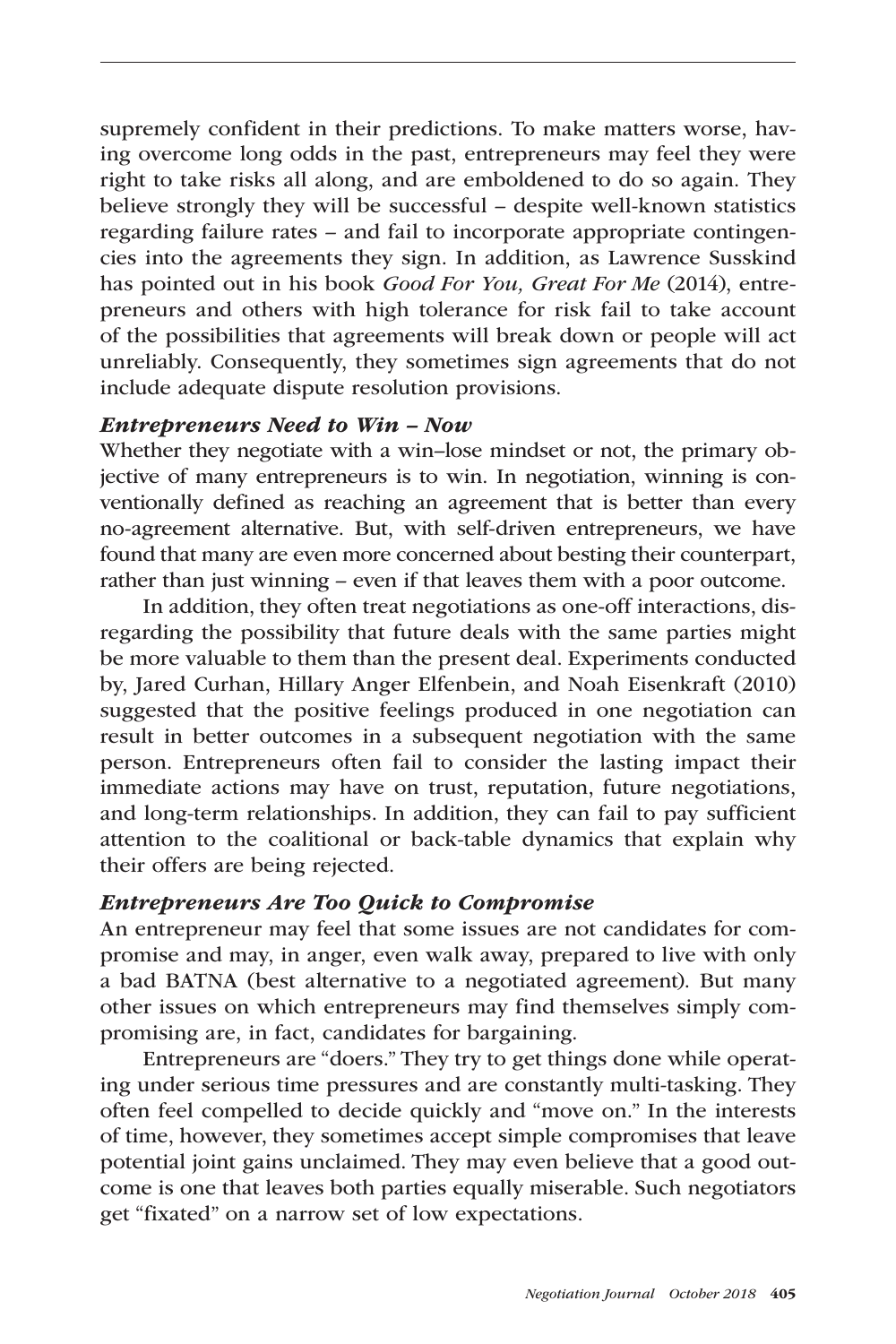As Hal Movius explained in his book *Resolve* (2017), this can be especially true when the stakes are high. As soon as a solution emerges that is somewhere in the zone that works for both sides, they stop, unwilling to "rock the boat." This leads them to underinvest in value creation. Instead of searching for even more advantageous trades, they settle for the quick solution, which enables them to move on to technical discussions with which they are much more comfortable. Sometime it is their aversion to conflict that can drive them to less advantageous compromises.

#### *Entrepreneurs Work Alone*

Entrepreneurs are accustomed to lean operations. They typically assume they can accomplish on their own or with a small team what established competitors, with much larger organizations, may not be able to achieve. Sometimes this is true, but when they overestimate what they can do on their own, they may prepare alone, rather than consulting their "back table," (i.e., the people to whom they must report and whose approval they need), misread unfamiliar signals, take unreasonable stands, or vent emotionally at inopportune times.

Even talented entrepreneurs who have had extensive training make the mistake of thinking that negotiation is an individual endeavor. They fail to embrace negotiation as an organizational task, as Susskind and Movius described in their book *Built To Win: Creating a World Class Negotiating Organization* (2009). Entrepreneurs often fail to recognize that their internal stakeholders have as much on the line as they do – they confuse being responsible, in a heroic sense, with being an effective team leader. Consequently, they often treat negotiation as an individual task, which can lead to internal squabbles that can undermine agreements.

#### *Entrepreneurs Haggle*

Haggling is when a buyer and a seller, debating the price of a transaction, operate on the assumption that more for one necessarily means less for the other. This is traditionally called "zero-sum" bargaining because the gains to one side equal the losses to the other. Howard Raiffa, in his book *The Art and Science of Negotiation* (1982), argued that "zero-sum" thinking often leaves both sides worse off than if they had bargained for more joint gains.

Most entrepreneurs believe strongly that their companies and the ideas behind them are unique and especially valuable. Usually, they have been successful in convincing other people of this. Typically, they perceive price as the strongest possible validation of the accuracy of their assumptions, and they use it to measure their success. Many get "tunnel vision," however, assuming that the only thing they're negotiating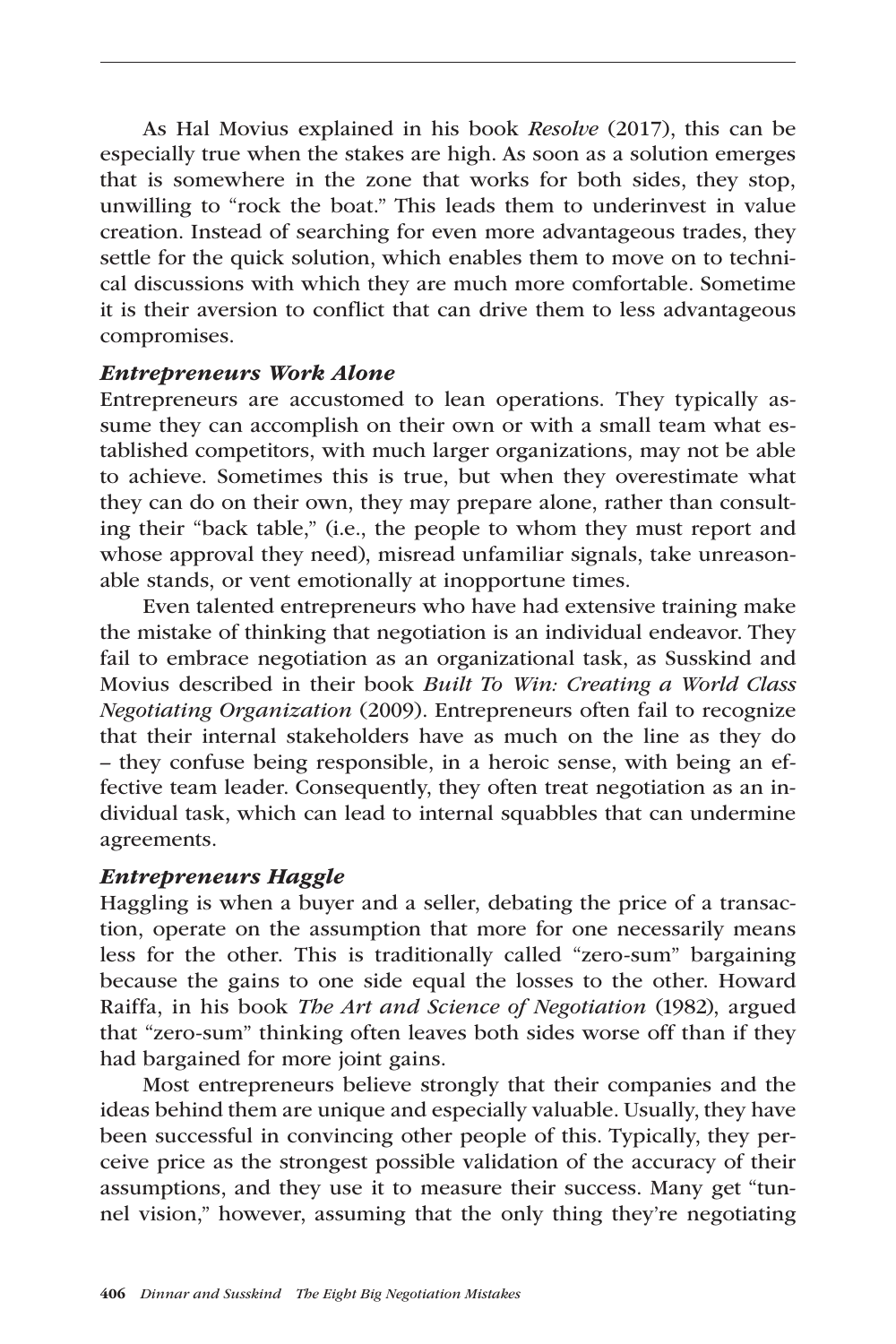is price, which can lead them to take a series of aggressive positions along this single dimension, while failing to consider other factors that might create significant value. Haggling can also involve threats that can trigger run away emotional reactions, which can trigger escalation in assumptions, emotions, and rhetoric (Stone, Patton, and Heen 1999).

#### *Entrepreneurs Rely Too Heavily on Their Intuition*

Entrepreneurial negotiation involves many moving parts and multiple factors must be considered simultaneously, which can create surprises. But because some of these can be anticipated by paying close attention to the changing environment and the warning signs, Max Bazerman and Michael Watkins referred to them as "predictable surprises" (2008). Because other surprises, of course, cannot be predicted, entrepreneurs must often be like performers: able to cope with unexpected events, to make rapid adjustments, and to improvise (Wheeler 2013).

Just like improvisational performers, entrepreneurs must be prepared to go off script. They learn their lines, but then are required to respond in the moment as the need arises. Many rely on the instincts that made them successful, but are not exactly sure why or how their practices have worked for them. They have not developed a personal theory of practice, and many told us they have not undertaken any negotiation skills training. Entrepreneurs often find new kinds of interactions (or old kinds of negotiations with new people) extremely frustrating: what worked before isn't working this time. When negotiations don't go as expected, many entrepreneurs blame the difficulty on the other side. To make matters worse, these same problems can keep occurring because they don't learn from their mistakes.

#### *Entrepreneurs Deny Their Emotions*

Entrepreneurs are human, like the rest of us. Many have a strong sense of what is fair. When they feel they are being mistreated, they fall prey to a slew of cognitive biases that allow emotion and ego to overrule logic. This can be especially problematic for entrepreneurs who tend to deny the relevance of emotions (and ego) to negotiation. While claiming "it is just business," they can overvalue power, leverage, and control and undervalue the more subjective side of business negotiations. They overlook the emotional needs that every person brings to the negotiation table (Fisher and Shapiro 2006), which can cause them to misread what the other side is thinking. They can also fail to realize the self-fulfilling impact their cognitive biases can have on the negotiation (Ross 1988), which can lead them to prepare improperly. When they are at the table, it is as if they have blinders on: they only see and hear what they expect to see and hear.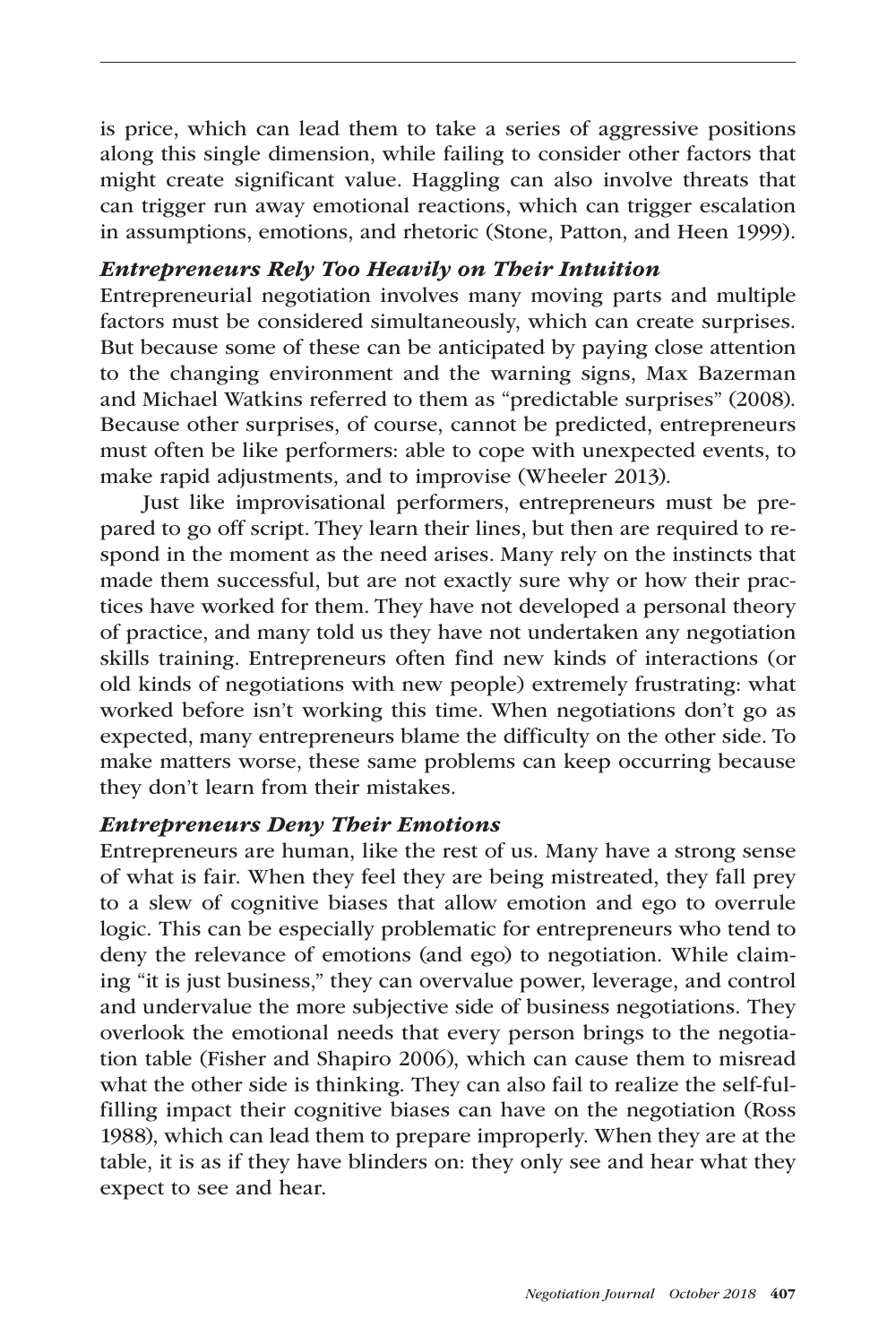# The Impact of Entrepreneurial Negotiation Mistakes

By interviewing numerous entrepreneurs, we have begun to identify how these eight mistakes play out as entrepreneurs engage with the key players from whom they typically seek support: outsiders, external backers, insiders, and front-liners.

#### *Outsiders*

People in this category are those to whom an entrepreneur must make a pitch to get them to buy a product, reduce a price, deliver a product earlier, reduce the scope of work, join the development team as an employee, collaborate as a partner, or invest in a venture. These often involve new relationships, although they can build on previous interactions. In each case, parties are likely to confront information asymmetries, in one or both directions. A potential customer may know little about product specifications or prevailing prices – at the same time the entrepreneur probably knows little about the other side's needs and financial constraints. If the goal is to get the "other side" to change her mind, the entrepreneur is likely to be focused only on persuasion. More likely, however, both sides will need to make adjustments to reach agreement, which requires negotiation – and specifically information-sharing – more than persuasion.

Entrepreneurs can make mistakes when they short-change their exploration of their potential partner's interests or rush to close too quickly (under investing in relationship building) and when they rely too heavily on intuition rather than careful analysis.

#### *External Backers*

External backers include the start-up company's investors and, especially, its board of directors, which is the only group with formal authority over the entrepreneur. Board members can fire the founder and change the compensation of every executive. Board approval is typically required for the annual budget as well as for extraordinary expenses. Certain decisions, such as accepting additional financing, require the signatures of all (or most) shareholders.

Some investors and board members may have significant experience, while others may know much less about the business domain than the founder or the top executives. External backers often don't have time to master the fine details.

For the entrepreneur, the power dynamics involved in engaging with external backers evolve over the life of a company. When a company is still at the idea stage, founders control 100 percent of the votes on the board and 100 percent of the shares. They are accustomed to working alone. But this changes, when, in exchange for funding from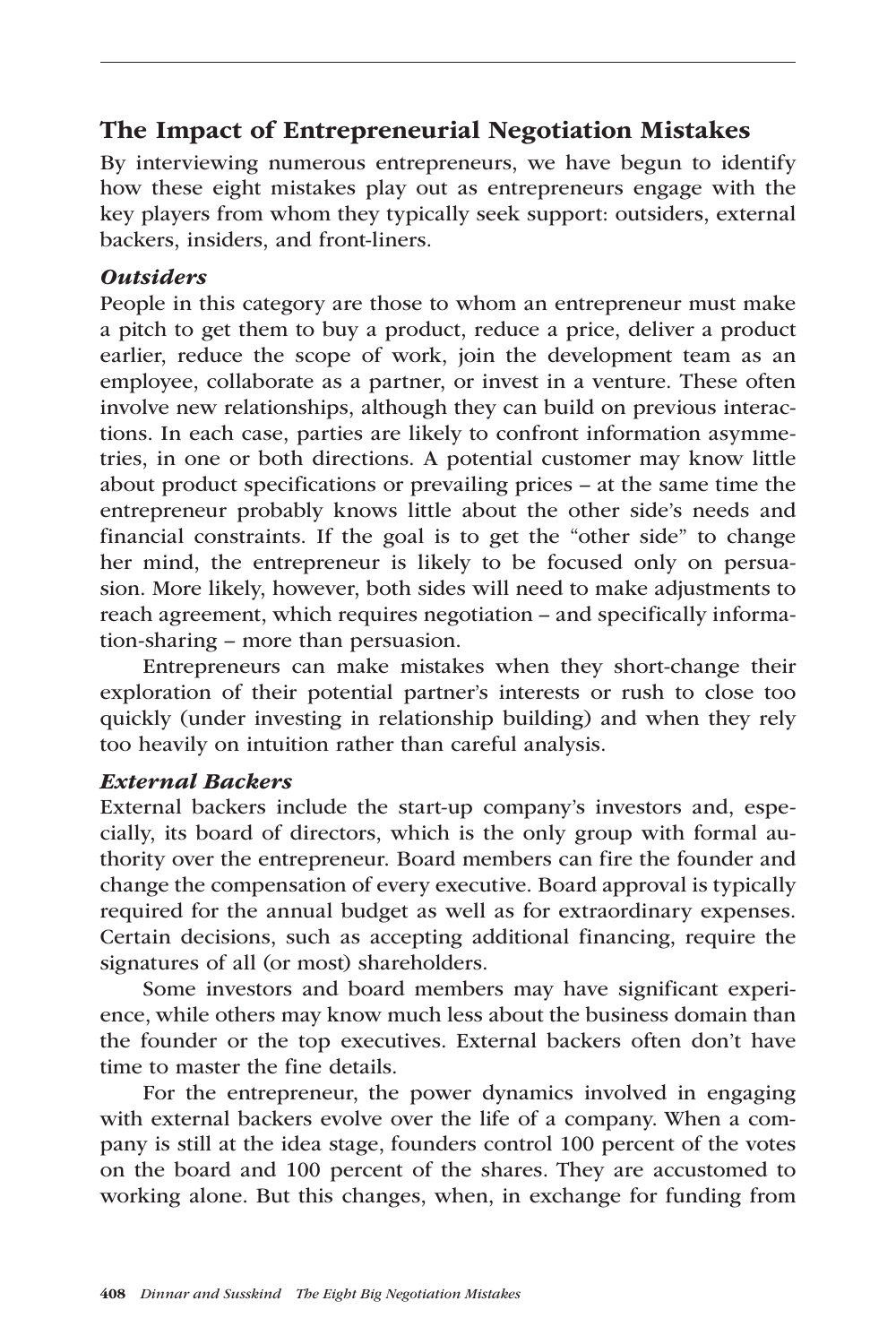investors, founders give up full control of voting shares and/or board seats.

As the company grows, the founder may still retain majority control because some investors are loyal to her but eventually the board majority will include professional investors and industry experts whose loyalty and duty are to the company's financial well-being, not to the founder. Such shifting patterns of control are often a source of tension.

The mistakes that entrepreneurs typically make when dealing with external backers can often be blamed on the founder's self-centric view as well as disagreements about the allocation of authority and autonomy. Strong emotions also tend to arise in these situations, often as a by-product of concerns about status and appreciation.

#### *Insiders*

Insiders are unique in that they all report to the founder/CEO and are dependent on the founder for their jobs, salaries, bonuses, and performance reviews. At the outset, a founder needs to recruit and manage every employee, often without being able to guarantee them employment security or rewards. Some early recruits end up wearing additional hats by sitting on the board or owning special co-founder shares. Power imbalances inherent to boss–employee relationships can confuse individuals who must work closely with a founder (indeed, many founders refer to their employees as "family" and develop close friendships).

In the initial stages of an entrepreneurial effort, the founder-CEO is usually the sole decision maker and is therefore looked to as both a visionary and authority figure. Later in the life of a company, as a venture grows, employees continue to "look up" to the founder. Some early team members, who were used to working intimately with the founder, may find themselves several layers away in a new organizational structure, subject to different corporate rules and policies.

Chief executives need to continuously "sell" their company's vision and to maintain the trust of those who work for them. Especially in the urgent environment of a start-up, some employees will suppress their emotions, hold back from providing honest feedback to the founder because of the perceived risk associated with speaking up, and allow tensions to escalate past a point of no return.

These workplace relationships often suffer when parties make classic negotiation mistakes, including haggling (going back and forth on salary amount, and neglecting other important factors), taking a self-centered view that disregards the interests of others or fails to adjust to shifting external realities, misusing power, underestimating the importance of emotions, and avoiding difficult but necessary conversations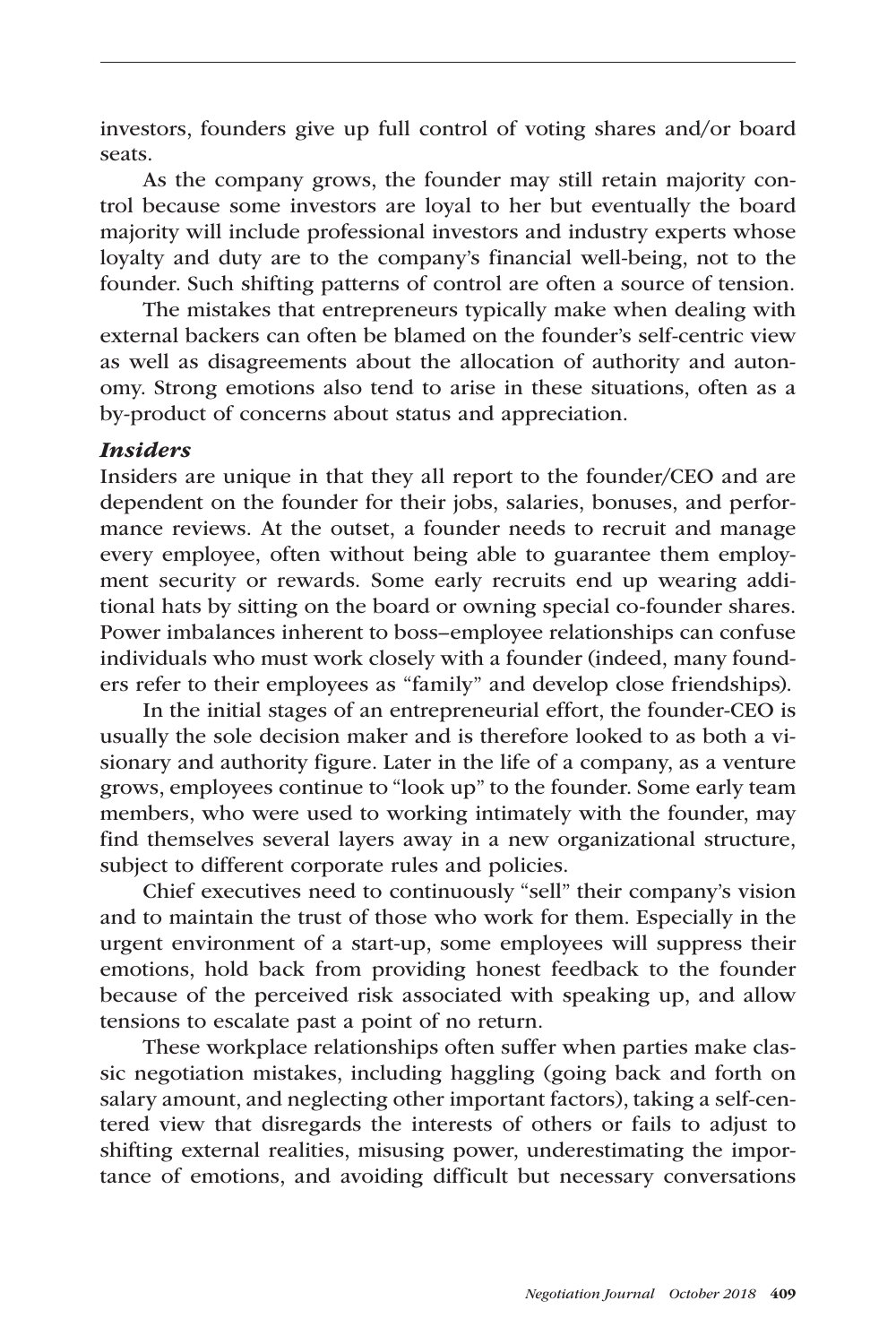about role clarity and accountability because of the discomfort they can create.

#### *Front-liners*

This group includes individuals who represent the company to the outside world. Many front-liners are involved in either selling or buying on behalf of the company. Usually, in the case of sales and business development, employees serve as agents and are compensated at least partially based on their performance.

Other front-liners are not employees, but ad hoc business partners, agents, or contractors who will walk away if their relationship to the founder no longer serves their interests. Entrepreneurs may find themselves conflicted: should they treat front-liners as regular employees and risk losing talented sales people who expect to be rewarded for exceptional achievements? Or should they treat them as short-term cash incentive–motivated individuals, alienating those who do not want to feel as if they are "coin operated"? These tensions must be balanced in a way that creates value for everyone but takes account of people's desire to be treated fairly.

Typical mistakes that occur when dealing with front-liners involve overlooking the difference between their identification as "the company" and their role as representatives (i.e., agents with their own interests). Founders dealing with these tensions can make things worse by being overly self-centered and neglecting to share credit.

# Avoiding Entrepreneurial Negotiation Mistakes

Our interviews and research suggest that successful entrepreneurs manage negotiations in ways that are consistent with their values, priorities, and preferences. They rely on colleagues, advisors, and personal reflection to learn from their failures and mistakes. This requires careful preparation for each negotiation before it begins, paying close attention to face-to-face interactions at the table, finding ways to both create and distribute value, and managing "away from the table" pressures including back table mandates on both sides. Successful entrepreneurs are disciplined about following through deliberately after each negotiation (e.g., by completing action items, tending to relationships, and reflecting on what they learned).

We have separated the measures entrepreneurs should take into four categories: moves that can *prevent* negotiation mistakes, strategies that can *detect* mistakes as they are about to happen, ways to *respond* if they do occur, and techniques for *reflecting* upon past negotiations in order to prepare for the future. If entrepreneurs treat negotiation as one of their most important responsibilities, they will be better able to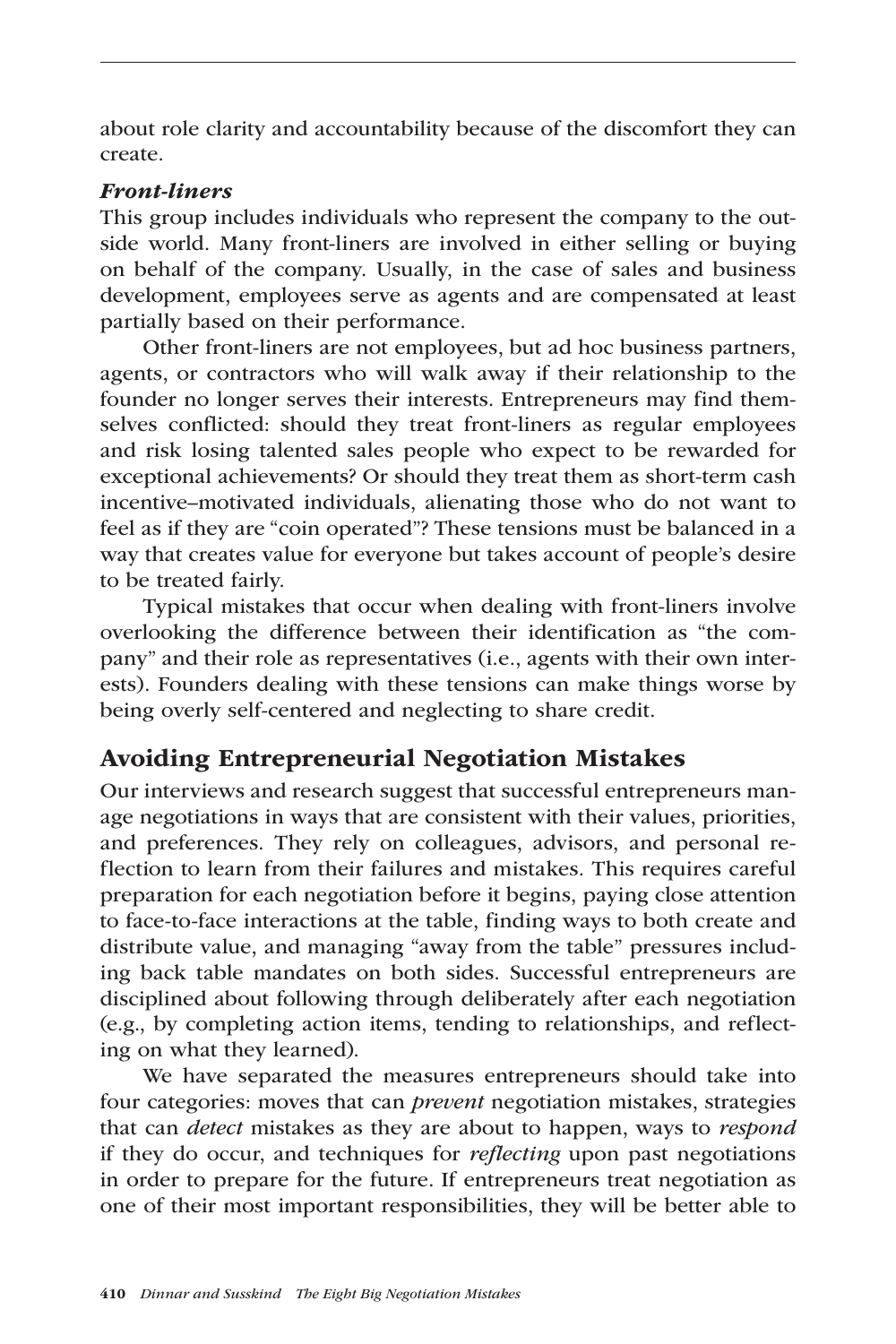prevent, detect, and respond appropriately to mistakes that may occur by engaging in what we call the Entrepreneurial Negotiation Loop (Figure One).

Those who are prone to being too self-centered, too trusting, or too optimistic that the other side will be willing to reach agreement have been able to control these tendencies by staying open, being curious about their counterpart's interests, and by adjusting their expectations. Entrepreneurs who tend to be too competitive and impatient have learned to maintain a more open attitude and to be clear about their purpose at each negotiation step to help them avoid becoming overly defensive or triggering unnecessarily aggressive behavior. Entrepreneurs whose habit is to fly "solo" and those who have been blinded by their own cognitive biases have learned that the insights of their colleagues – another "set of eyes and ears" – can broaden their perspective and help them avoid errors. This is especially true of entrepreneurs who tend to haggle and need to be reminded to switch into problem-solving mode, use brainstorming, and keep searching for trades that will create more value.

Although making mid-course corrections is required in entrepreneurial negotiations, these should be more than just intuitive. Successful entrepreneurs use proven strategies and practices to overcome bad habits. Committed mutual gains approaches to negotiation can help even

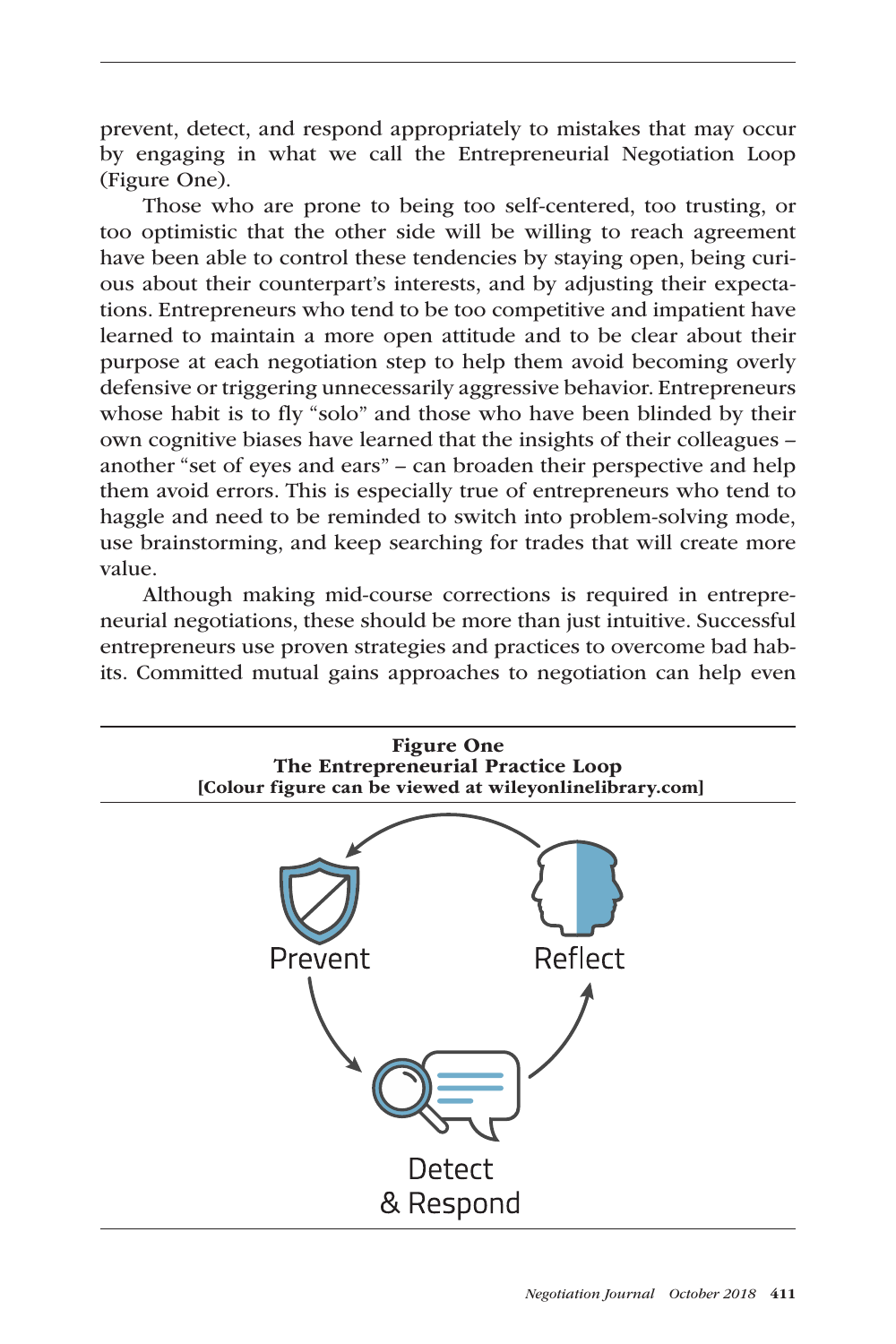when the person across the table deploys competitive tactics or is uncooperative. Finally, because the entrepreneurs we interviewed told us that emotions played a role in almost every mistake they made, we believe that relying on a negotiation framework that acknowledges the importance of human psychology and working constantly to reduce tensions in the room can increase the chances of success.

# **Conclusion**

Our research has convinced us that emotions (including those related to ego), technical complexity, and uncertainty – all typical of most entrepreneurial negotiations – tend to get in the way of building the relationships that are key to entrepreneurial success. Several of the entrepreneurs we interviewed described how they were able to bounce back from a variety of failures. Their experiences convince us that entrepreneurs should focus on how to avoid the eight mistakes we identified here – self-centeredness; excessive optimism and trust, excessive focus on winning; compromising too quickly; working alone too often; haggling; relying too much on intuition; and denying their emotions.

Entrepreneurs must guard against making these mistakes during interactions with an evolving, but predictable, range of actors: outsiders, external backers, internal leaders, and front-liners. They can prevent and correct these negotiation mistakes by committing to what we call the "negotiation loop": prevent through effective preparation, detect their own mistakes by being more attentive and outward-looking, and respond (rapidly) by acknowledging mistakes as soon as they occur, making adjustments both individually and organizationally. All this requires treating negotiation as a critical entrepreneurial skill and engaging in continuous self-reflection, alone and with others.

#### NOTES

This article is adapted, with permission, from *Entrepreneurial Negotiation: Understanding and Managing the Relationships that Determine Your Entrepreneurial Success* by Samuel Dinnar and Lawrence Susskind, which is forthcoming from Palgrave Macmillan.

1. These include Joel Berniac, Stephen Boyer, Josh Feast, Barbara Fox, Illai Gescheit, Brian Halligan, Peter Hansen, Petra Krauledat, Dipul Patek, Vinayak Ranade, Alison Taunton-Rigby, Ailis Tweed-Kent, Lydia Villa Komoroff, and Ben Waber. Some excerpts of these video interviews are available at EntrepreneurialNegotiation.com

#### REFERENCES

Aulet, B. 2013. *Disciplined entrepreneurship: 24 steps to a successful startup*. New York: Wiley.

Bazerman, M.H., and M. Watkins 2008. *Predictable surprises: The disasters you should have seen coming, and how to prevent them*. Boston: Harvard Business Review Press.

Curhan, J.R., H.A. Elfenbein, and N. Eisenkraft 2010. The objective value of subjective value: A multi-round negotiation study. *Journal of Applied Social Psychology* 40(3); 690–709.